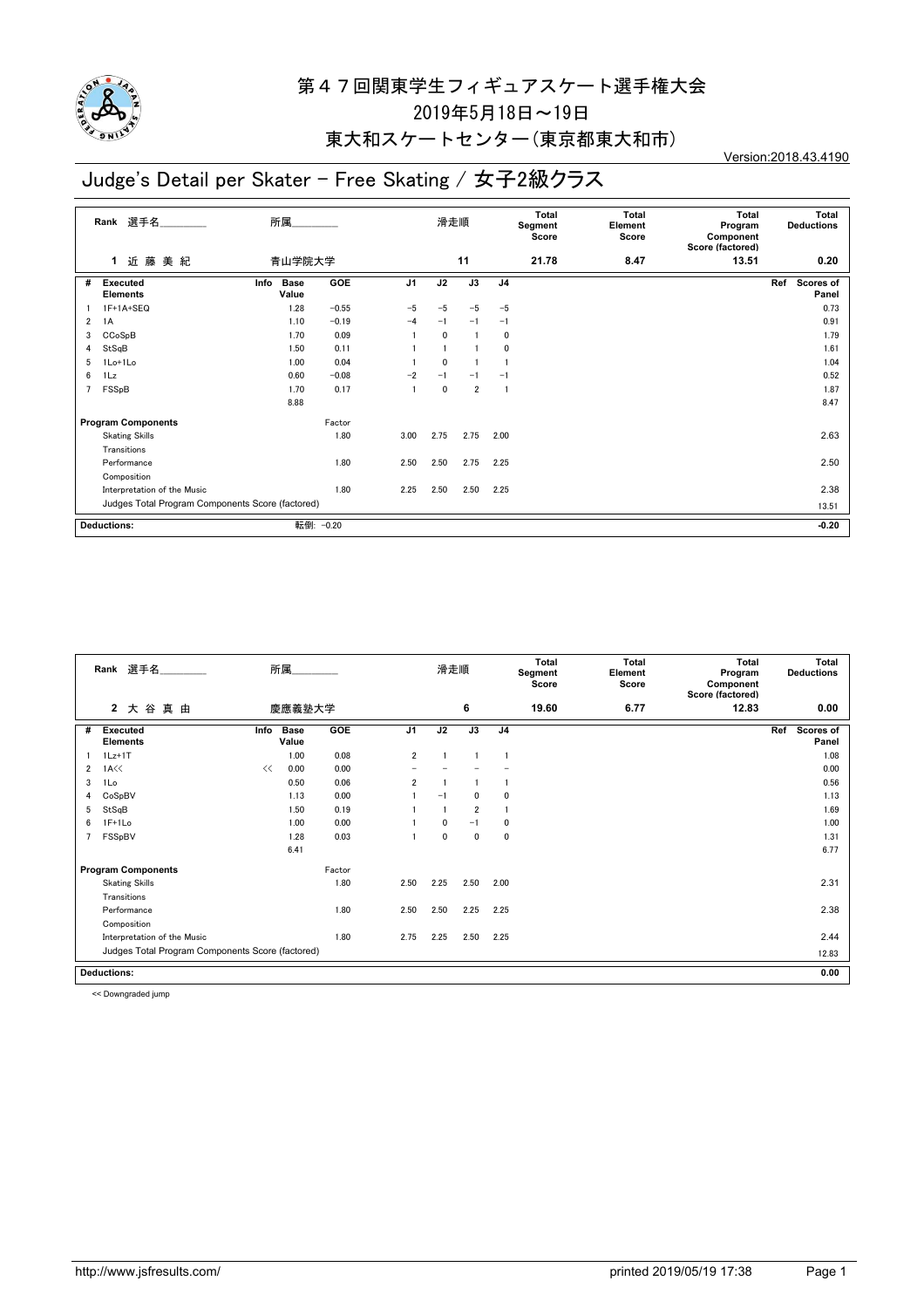

#### 東大和スケートセンター(東京都東大和市)

## Judge's Detail per Skater - Free Skating / 女子2級クラス

Version:2018.43.4190

|                | Rank 選手名                                         |      | 所属                   |         |                | 滑走順          |      |                | <b>Total</b><br>Segment<br>Score | <b>Total</b><br>Element<br>Score | <b>Total</b><br>Program<br>Component<br>Score (factored) |     | Total<br><b>Deductions</b> |
|----------------|--------------------------------------------------|------|----------------------|---------|----------------|--------------|------|----------------|----------------------------------|----------------------------------|----------------------------------------------------------|-----|----------------------------|
|                | 前<br>3<br>家 瑞 帆                                  |      | 明治学院大学               |         |                |              | 15   |                | 16.76                            | 6.18                             | 10.58                                                    |     | 0.00                       |
| #              | <b>Executed</b><br><b>Elements</b>               | Info | <b>Base</b><br>Value | GOE     | J <sub>1</sub> | J2           | J3   | J <sub>4</sub> |                                  |                                  |                                                          | Ref | Scores of<br>Panel         |
|                | $1$ Lz!                                          |      | 0.60                 | $-0.18$ | $-5$           | $-2$         | $-2$ | $-3$           |                                  |                                  |                                                          |     | 0.42                       |
| 2              | $1F+1Lo$                                         |      | 1.00                 | $-0.06$ | $-3$           | $-1$         | $-1$ | 0              |                                  |                                  |                                                          |     | 0.94                       |
| 3              | SSpB                                             |      | 1.10                 | $-0.11$ | $-2$           | $-1$         | 0    | $-1$           |                                  |                                  |                                                          |     | 0.99                       |
| 4              | StSqB                                            |      | 1.50                 | 0.00    |                | $-1$         | 0    | $\mathbf{0}$   |                                  |                                  |                                                          |     | 1.50                       |
| 5              | $1Lo+1T$                                         |      | 0.90                 | $-0.06$ | $-1$           | $-3$         | $-1$ | 0              |                                  |                                  |                                                          |     | 0.84                       |
| 6              | 1W                                               |      | 0.30                 | 0.00    | 0              | $\mathbf{0}$ | 0    | 0              |                                  |                                  |                                                          |     | 0.30                       |
| $\overline{7}$ | CoSpBV                                           |      | 1.13                 | 0.06    | $\overline{2}$ | $\mathbf{0}$ | 0    | 0              |                                  |                                  |                                                          |     | 1.19                       |
|                |                                                  |      | 6.53                 |         |                |              |      |                |                                  |                                  |                                                          |     | 6.18                       |
|                | <b>Program Components</b>                        |      |                      | Factor  |                |              |      |                |                                  |                                  |                                                          |     |                            |
|                | <b>Skating Skills</b>                            |      |                      | 1.80    | 1.75           | 1.75         | 2.25 | 1.75           |                                  |                                  |                                                          |     | 1.88                       |
|                | Transitions                                      |      |                      |         |                |              |      |                |                                  |                                  |                                                          |     |                            |
|                | Performance                                      |      |                      | 1.80    | 2.25           | 1.75         | 2.00 | 1.75           |                                  |                                  |                                                          |     | 1.94                       |
|                | Composition                                      |      |                      |         |                |              |      |                |                                  |                                  |                                                          |     |                            |
|                | Interpretation of the Music                      |      |                      | 1.80    | 2.50           | 2.00         | 2.00 | 1.75           |                                  |                                  |                                                          |     | 2.06                       |
|                | Judges Total Program Components Score (factored) |      |                      |         |                |              |      |                |                                  |                                  |                                                          |     | 10.58                      |
|                | <b>Deductions:</b>                               |      |                      |         |                |              |      |                |                                  |                                  |                                                          |     | 0.00                       |

! Not clear edge

|   | Rank 選手名                                         |      | 所属                   |         |                | 滑走順          |                |                | Total<br>Segment<br>Score | <b>Total</b><br>Element<br>Score | Total<br>Program<br>Component<br>Score (factored) | Total<br><b>Deductions</b> |
|---|--------------------------------------------------|------|----------------------|---------|----------------|--------------|----------------|----------------|---------------------------|----------------------------------|---------------------------------------------------|----------------------------|
|   | 荒井美穂<br>4                                        |      | 青山学院大学               |         |                |              | 12             |                | 16.37                     | 5.23                             | 11.14                                             | 0.00                       |
| # | <b>Executed</b><br>Elements                      | Info | <b>Base</b><br>Value | GOE     | J <sub>1</sub> | J2           | J3             | J <sub>4</sub> |                           |                                  |                                                   | Scores of<br>Ref<br>Panel  |
|   | $1F+1T<<$                                        | <<   | 0.50                 | $-0.13$ | $-1$           | $-3$         | $-3$           | $-3$           |                           |                                  |                                                   | 0.37                       |
| 2 | 1A                                               |      | 1.10                 | $-0.39$ | $-4$           | $-3$         | $-3$           | $-4$           |                           |                                  |                                                   | 0.71                       |
| 3 | StSqB                                            |      | 1.50                 | 0.04    | $\mathbf{0}$   | 0            | $\overline{1}$ | 0              |                           |                                  |                                                   | 1.54                       |
|   | CoSpBV                                           |      | 1.13                 | 0.06    |                | $\mathbf{0}$ | $\overline{1}$ | 0              |                           |                                  |                                                   | 1.19                       |
| 5 | $1S+1Lo$                                         |      | 0.90                 | $-0.03$ | $\mathbf{0}$   | $-1$         | $-1$           | 0              |                           |                                  |                                                   | 0.87                       |
| 6 | 1Lz                                              |      | 0.60                 | $-0.05$ | $-1$           | $-1$         | $-1$           | 0              |                           |                                  |                                                   | 0.55                       |
|   | SSp                                              |      | 0.00                 | 0.00    |                |              |                |                |                           |                                  |                                                   | 0.00                       |
|   |                                                  |      | 5.73                 |         |                |              |                |                |                           |                                  |                                                   | 5.23                       |
|   | <b>Program Components</b>                        |      |                      | Factor  |                |              |                |                |                           |                                  |                                                   |                            |
|   | <b>Skating Skills</b>                            |      |                      | 1.80    | 2.25           | 1.75         | 2.25           | 1.75           |                           |                                  |                                                   | 2.00                       |
|   | Transitions                                      |      |                      |         |                |              |                |                |                           |                                  |                                                   |                            |
|   | Performance                                      |      |                      | 1.80    | 2.00           | 1.75         | 2.25           | 2.00           |                           |                                  |                                                   | 2.00                       |
|   | Composition                                      |      |                      |         |                |              |                |                |                           |                                  |                                                   |                            |
|   | Interpretation of the Music                      |      |                      | 1.80    | 2.25           | 2.00         | 2.50           | 2.00           |                           |                                  |                                                   | 2.19                       |
|   | Judges Total Program Components Score (factored) |      |                      |         |                |              |                |                |                           |                                  |                                                   | 11.14                      |
|   | <b>Deductions:</b>                               |      |                      |         |                |              |                |                |                           |                                  |                                                   | 0.00                       |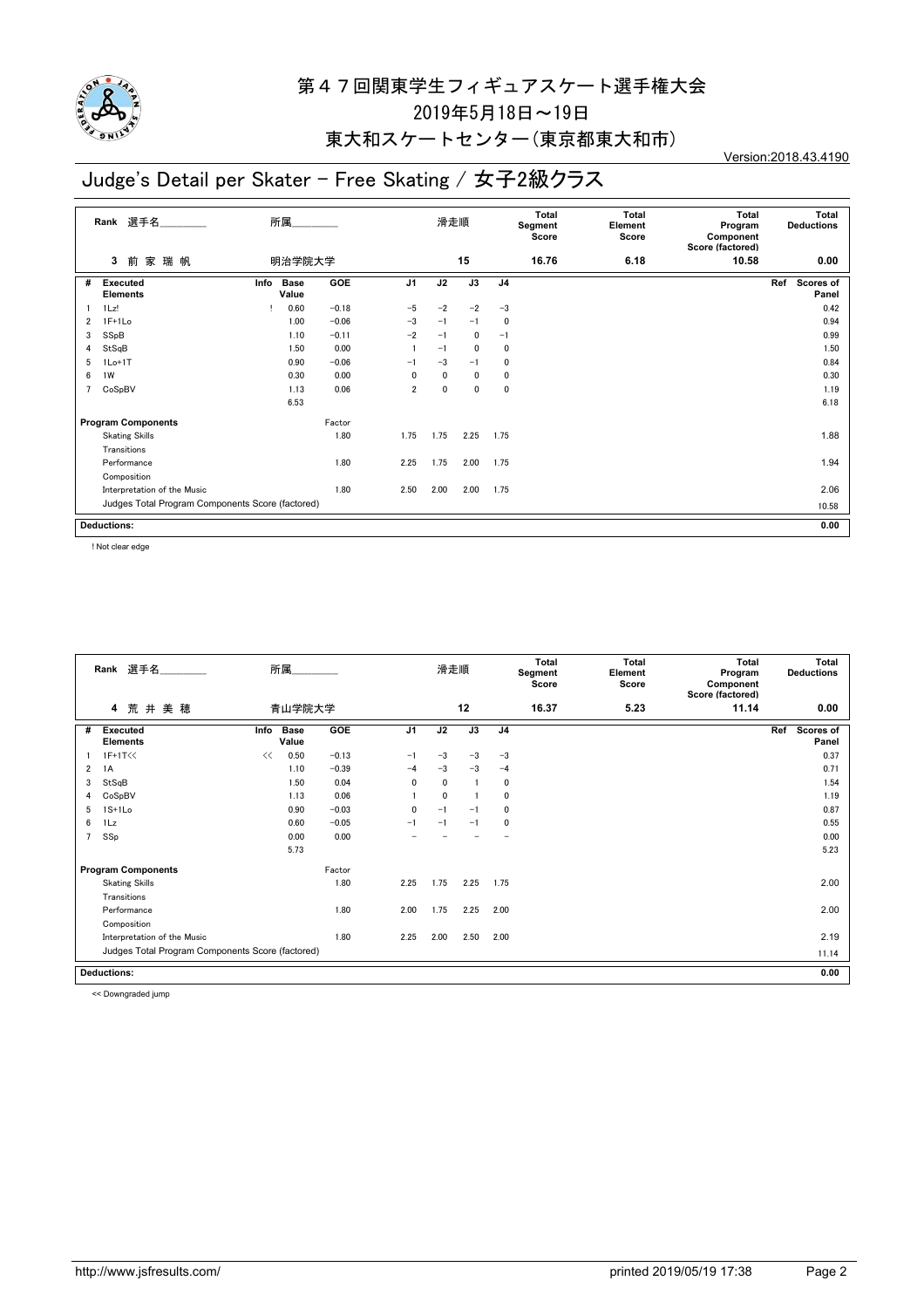

#### 東大和スケートセンター(東京都東大和市)

## Judge's Detail per Skater - Free Skating / 女子2級クラス

Version:2018.43.4190

|                | 選手名<br>Rank                                      | 所属                           |            |                | 滑走順          |              |                | Total<br>Segment<br>Score | <b>Total</b><br>Element<br>Score | <b>Total</b><br>Program<br>Component<br>Score (factored) | Total<br><b>Deductions</b> |
|----------------|--------------------------------------------------|------------------------------|------------|----------------|--------------|--------------|----------------|---------------------------|----------------------------------|----------------------------------------------------------|----------------------------|
|                | 山翠紗<br>5<br>松                                    | 青山学院大学                       |            |                |              | 4            |                | 15.83                     | 5.90                             | 10.13                                                    | 0.20                       |
| #              | <b>Executed</b><br><b>Elements</b>               | Info<br><b>Base</b><br>Value | <b>GOE</b> | J <sub>1</sub> | J2           | J3           | J <sub>4</sub> |                           |                                  |                                                          | Ref<br>Scores of<br>Panel  |
|                | $1F+1Lo$                                         | 1.00                         | 0.00       | 0              | 0            | 0            | 0              |                           |                                  |                                                          | 1.00                       |
| $\overline{2}$ | 1S                                               | 0.40                         | 0.01       |                | 0            | $\mathbf{0}$ | 0              |                           |                                  |                                                          | 0.41                       |
| 3              | StSqB                                            | 1.50                         | 0.00       | $-1$           | 0            |              | 0              |                           |                                  |                                                          | 1.50                       |
| 4              | $1Lo+1T$                                         | 0.90                         | 0.01       |                | $\mathbf{0}$ | $\mathbf{0}$ | 0              |                           |                                  |                                                          | 0.91                       |
| 5              | CoSpB                                            | 1.50                         | 0.04       |                | $-1$         |              | 0              |                           |                                  |                                                          | 1.54                       |
| 6              | $1$ Lz!                                          | 0.60<br>л                    | $-0.06$    | $-1$           | $-1$         | $-1$         | $-1$           |                           |                                  |                                                          | 0.54                       |
| $\overline{7}$ | FSSp                                             | 0.00                         | 0.00       |                |              |              |                |                           |                                  |                                                          | 0.00                       |
|                |                                                  | 5.90                         |            |                |              |              |                |                           |                                  |                                                          | 5.90                       |
|                | <b>Program Components</b>                        |                              | Factor     |                |              |              |                |                           |                                  |                                                          |                            |
|                | <b>Skating Skills</b>                            |                              | 1.80       | 1.75           | 1.75         | 2.25         | 1.50           |                           |                                  |                                                          | 1.81                       |
|                | Transitions                                      |                              |            |                |              |              |                |                           |                                  |                                                          |                            |
|                | Performance                                      |                              | 1.80       | 2.00           | 2.00         | 2.00         | 1.75           |                           |                                  |                                                          | 1.94                       |
|                | Composition                                      |                              |            |                |              |              |                |                           |                                  |                                                          |                            |
|                | Interpretation of the Music                      |                              | 1.80       | 2.00           | 2.00         | 2.00         | 1.50           |                           |                                  |                                                          | 1.88                       |
|                | Judges Total Program Components Score (factored) |                              |            |                |              |              |                |                           |                                  |                                                          | 10.13                      |
|                | <b>Deductions:</b>                               |                              | 転倒: -0.20  |                |              |              |                |                           |                                  |                                                          | $-0.20$                    |

! Not clear edge

|                | Rank 選手名                                         |      | 所属                   |            |                | 滑走順          |      |                | <b>Total</b><br>Segment<br>Score | Total<br>Element<br>Score | <b>Total</b><br>Program<br>Component<br>Score (factored) | Total<br><b>Deductions</b> |
|----------------|--------------------------------------------------|------|----------------------|------------|----------------|--------------|------|----------------|----------------------------------|---------------------------|----------------------------------------------------------|----------------------------|
|                | 夏泉<br>6<br>畑                                     |      | 東京外国語大学              |            |                |              | 16   |                | 15.34                            | 5.30                      | 10.24                                                    | 0.20                       |
| #              | Executed<br><b>Elements</b>                      | Info | <b>Base</b><br>Value | <b>GOE</b> | J <sub>1</sub> | J2           | J3   | J <sub>4</sub> |                                  |                           |                                                          | Scores of<br>Ref<br>Panel  |
|                | $1Lo+1T$                                         |      | 0.90                 | 0.03       |                | 0            |      | 0              |                                  |                           |                                                          | 0.93                       |
| 2              | SSpB                                             |      | 1.10                 | 0.11       | $\overline{2}$ |              | -1   | 0              |                                  |                           |                                                          | 1.21                       |
| 3              | 1S                                               |      | 0.40                 | 0.00       | 0              | $\mathbf{0}$ | 0    | 0              |                                  |                           |                                                          | 0.40                       |
| 4              | 1Lze                                             | e    | 0.45                 | $-0.16$    | $-4$           | $-4$         | $-3$ | $-3$           |                                  |                           |                                                          | 0.29                       |
| 5              | $1F+1Lo$                                         |      | 1.00                 | $-0.03$    | 0              | $-1$         | $-1$ | 0              |                                  |                           |                                                          | 0.97                       |
| 6              | StSqB                                            |      | 1.50                 | 0.00       | $\mathbf{0}$   | $\mathbf{0}$ | 0    | 0              |                                  |                           |                                                          | 1.50                       |
| $\overline{7}$ | CoSp                                             |      | 0.00                 | 0.00       |                |              |      |                |                                  |                           |                                                          | 0.00                       |
|                |                                                  |      | 5.35                 |            |                |              |      |                |                                  |                           |                                                          | 5.30                       |
|                | <b>Program Components</b>                        |      |                      | Factor     |                |              |      |                |                                  |                           |                                                          |                            |
|                | <b>Skating Skills</b>                            |      |                      | 1.80       | 2.25           | 1.75         | 2.50 | 1.50           |                                  |                           |                                                          | 2.00                       |
|                | Transitions                                      |      |                      |            |                |              |      |                |                                  |                           |                                                          |                            |
|                | Performance                                      |      |                      | 1.80       | 1.75           | 1.75         | 2.25 | 1.50           |                                  |                           |                                                          | 1.81                       |
|                | Composition                                      |      |                      |            |                |              |      |                |                                  |                           |                                                          |                            |
|                | Interpretation of the Music                      |      |                      | 1.80       | 2.00           | 1.75         | 2.25 | 1.50           |                                  |                           |                                                          | 1.88                       |
|                | Judges Total Program Components Score (factored) |      |                      |            |                |              |      |                |                                  | 10.24                     |                                                          |                            |
|                | <b>Deductions:</b>                               |      |                      | 転倒: -0.20  |                |              |      |                |                                  |                           |                                                          | $-0.20$                    |

e Wrong edge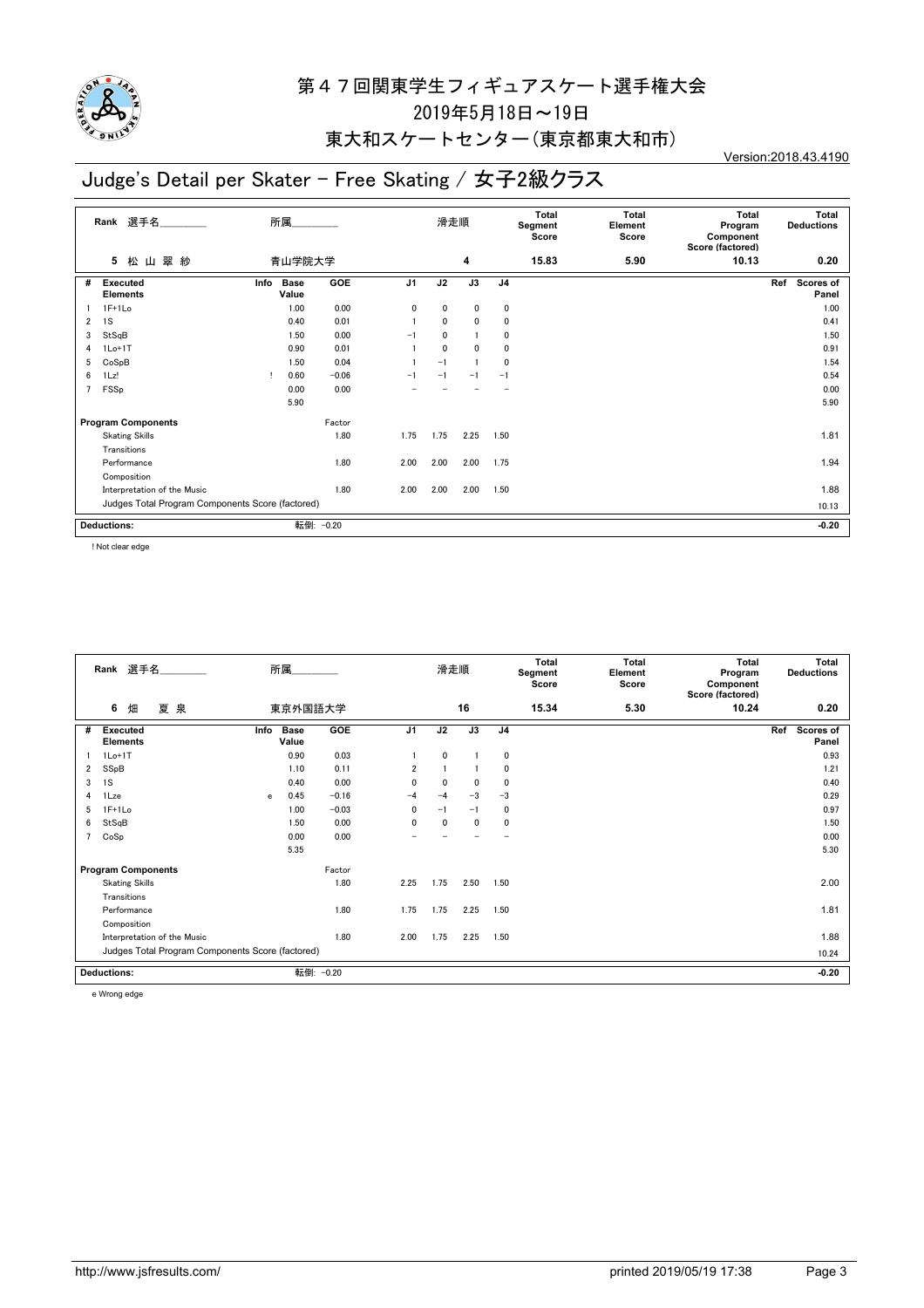

#### 東大和スケートセンター(東京都東大和市)

## Judge's Detail per Skater - Free Skating / 女子2級クラス

Version:2018.43.4190

|                | Rank 選手名                                         |      | 所属                   |            |                | 滑走順  |              |                | Total<br>Segment<br>Score | <b>Total</b><br>Element<br>Score | <b>Total</b><br>Program<br>Component<br>Score (factored) |     | Total<br><b>Deductions</b> |
|----------------|--------------------------------------------------|------|----------------------|------------|----------------|------|--------------|----------------|---------------------------|----------------------------------|----------------------------------------------------------|-----|----------------------------|
|                | 屋 美優子<br>$\overline{7}$<br>土                     |      | 東京外国語大学              |            |                |      | 10           |                | 15.28                     | 4.59                             | 10.69                                                    |     | 0.00                       |
| #              | Executed<br><b>Elements</b>                      | Info | <b>Base</b><br>Value | <b>GOE</b> | J <sub>1</sub> | J2   | J3           | J <sub>4</sub> |                           |                                  |                                                          | Ref | Scores of<br>Panel         |
|                | 1F                                               |      | 0.50                 | $-0.09$    | $-3$           | $-1$ | $-2$         | $-1$           |                           |                                  |                                                          |     | 0.41                       |
| $\overline{2}$ | 1Lz                                              |      | 0.60                 | 0.00       | 0              | 0    | $\mathbf{0}$ | 0              |                           |                                  |                                                          |     | 0.60                       |
| 3              | FSSp                                             |      | 0.00                 | 0.00       |                |      |              |                |                           |                                  |                                                          |     | 0.00                       |
| 4              | StSqB                                            |      | 1.50                 | 0.11       |                |      |              | 0              |                           |                                  |                                                          |     | 1.61                       |
| 5              | $1A<\langle$                                     | <<   | 0.00                 | 0.00       |                |      |              |                |                           |                                  |                                                          |     | 0.00                       |
| 6              | $1Lo+1T$                                         |      | 0.90                 | 0.00       | 0              | 0    | $\mathbf{0}$ | 0              |                           |                                  |                                                          |     | 0.90                       |
| 7              | CoSpBV                                           |      | 1.13                 | $-0.06$    | $-2$           | 0    |              | $-1$           |                           |                                  |                                                          |     | 1.07                       |
|                |                                                  |      | 4.63                 |            |                |      |              |                |                           |                                  |                                                          |     | 4.59                       |
|                | <b>Program Components</b>                        |      |                      | Factor     |                |      |              |                |                           |                                  |                                                          |     |                            |
|                | <b>Skating Skills</b>                            |      |                      | 1.80       | 1.50           | 1.75 | 2.50         | 1.75           |                           |                                  |                                                          |     | 1.88                       |
|                | Transitions                                      |      |                      |            |                |      |              |                |                           |                                  |                                                          |     |                            |
|                | Performance                                      |      |                      | 1.80       | 2.25           | 2.00 | 2.25         | 1.75           |                           |                                  |                                                          |     | 2.06                       |
|                | Composition                                      |      |                      |            |                |      |              |                |                           |                                  |                                                          |     |                            |
|                | Interpretation of the Music                      |      |                      | 1.80       | 2.00           | 2.00 | 2.50         | 1.50           |                           |                                  |                                                          |     | 2.00                       |
|                | Judges Total Program Components Score (factored) |      |                      |            |                |      |              |                |                           |                                  |                                                          |     | 10.69                      |
|                | <b>Deductions:</b>                               |      |                      |            |                |      |              |                |                           |                                  |                                                          |     | 0.00                       |

<< Downgraded jump

|                | Rank 選手名                                         |      | 所属                   |         |                | 滑走順          |              |                | <b>Total</b><br>Segment<br>Score | <b>Total</b><br>Element<br>Score | <b>Total</b><br>Program<br>Component<br>Score (factored) | Total<br><b>Deductions</b> |
|----------------|--------------------------------------------------|------|----------------------|---------|----------------|--------------|--------------|----------------|----------------------------------|----------------------------------|----------------------------------------------------------|----------------------------|
|                | 萌<br>8<br>安<br>岡                                 |      | 慶應義塾大学               |         |                |              | $\mathbf{2}$ |                | 15.25                            | 4.22                             | 11.03                                                    | 0.00                       |
| #              | <b>Executed</b><br><b>Elements</b>               | Info | <b>Base</b><br>Value | GOE     | J <sub>1</sub> | J2           | J3           | J <sub>4</sub> |                                  |                                  |                                                          | Scores of<br>Ref<br>Panel  |
|                | 1A<<                                             | <<   | 0.00                 | 0.00    |                |              |              |                |                                  |                                  |                                                          | 0.00                       |
| 2              | 1F!+1Lo<                                         |      | 0.88                 | $-0.19$ | $-5$           | $-3$         | $-4$         | -3             |                                  |                                  |                                                          | 0.69                       |
| 3              | FSSpBV                                           |      | 1.28                 | $-0.07$ | $\mathbf{0}$   | $\mathbf{0}$ | $-2$         | 0              |                                  |                                  |                                                          | 1.21                       |
| 4              | 1Lz+1T<<                                         | <<   | 0.60                 | $-0.21$ | $-4$           | $-4$         | $-3$         | $-3$           |                                  |                                  |                                                          | 0.39                       |
| 5              | 1Lo                                              |      | 0.50                 | 0.01    | $\mathbf{0}$   | $\mathbf{0}$ | -1           | 0              |                                  |                                  |                                                          | 0.51                       |
| 6              | StSqB                                            |      | 1.50                 | $-0.08$ | $-1$           | 0            | $\mathbf{0}$ | $-1$           |                                  |                                  |                                                          | 1.42                       |
| $\overline{7}$ | CoSp                                             |      | 0.00                 | 0.00    |                |              |              |                |                                  |                                  |                                                          | 0.00                       |
|                |                                                  |      | 4.76                 |         |                |              |              |                |                                  |                                  |                                                          | 4.22                       |
|                | <b>Program Components</b>                        |      |                      | Factor  |                |              |              |                |                                  |                                  |                                                          |                            |
|                | <b>Skating Skills</b>                            |      |                      | 1.80    | 2.00           | 2.00         | 2.25         | 2.00           |                                  |                                  |                                                          | 2.06                       |
|                | Transitions                                      |      |                      |         |                |              |              |                |                                  |                                  |                                                          |                            |
|                | Performance                                      |      |                      | 1.80    | 1.50           | 1.75         | 2.25         | 2.00           |                                  |                                  |                                                          | 1.88                       |
|                | Composition                                      |      |                      |         |                |              |              |                |                                  |                                  |                                                          |                            |
|                | Interpretation of the Music                      |      |                      | 1.80    | 2.25           | 2.00         | 2.25         | 2.25           |                                  |                                  |                                                          | 2.19                       |
|                | Judges Total Program Components Score (factored) |      |                      |         |                |              |              |                |                                  |                                  | 11.03                                                    |                            |
|                | <b>Deductions:</b>                               |      |                      |         |                |              |              |                |                                  |                                  |                                                          | 0.00                       |

< Under-rotated jump << Downgraded jump ! Not clear edge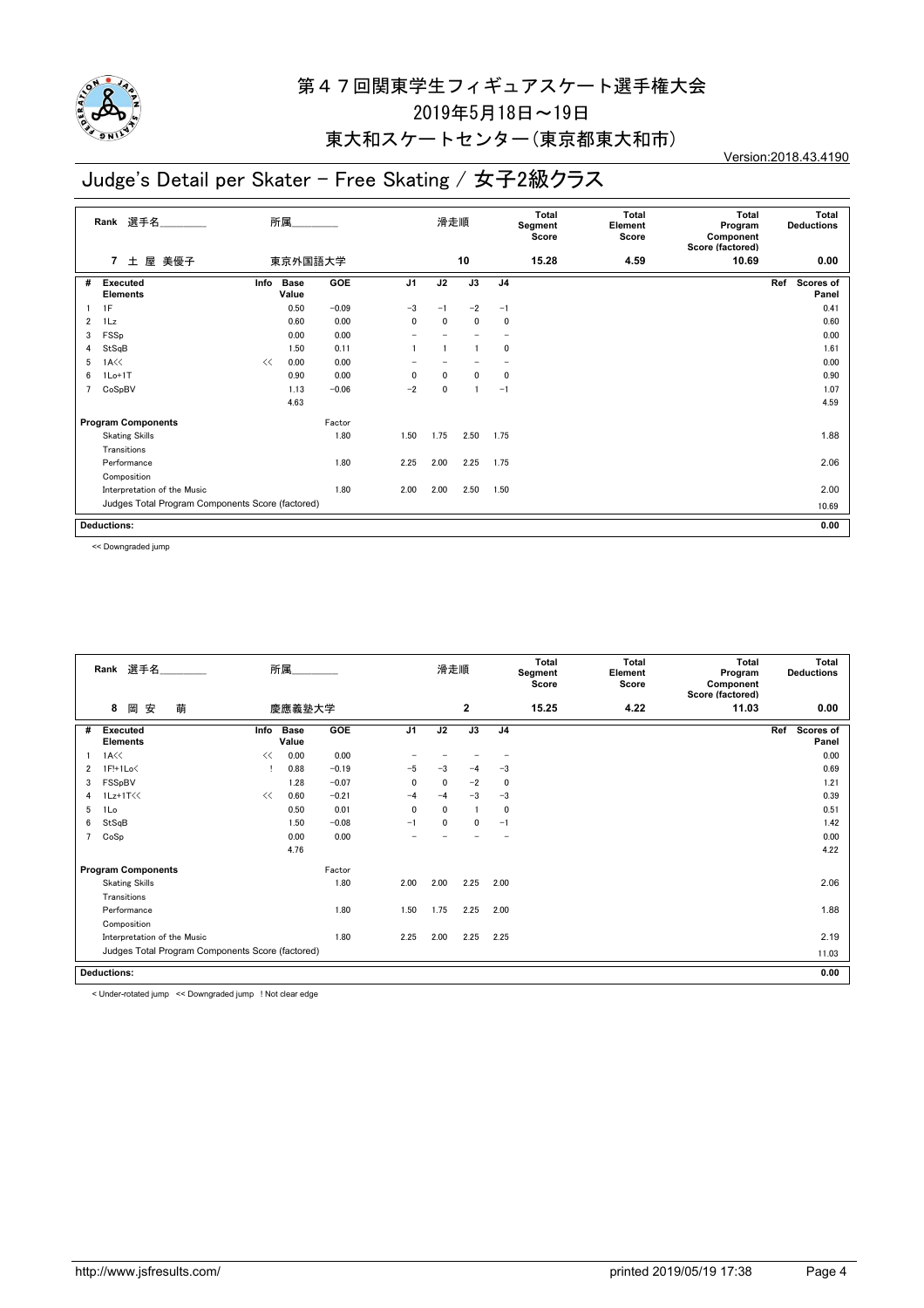

#### 東大和スケートセンター(東京都東大和市)

## Judge's Detail per Skater - Free Skating / 女子2級クラス

Version:2018.43.4190

|                | 選手名<br>Rank                                      |      | 所属                   |            |                | 滑走順          |      |                | <b>Total</b><br>Segment<br>Score | <b>Total</b><br>Element<br>Score | Total<br>Program<br>Component<br>Score (factored) | Total<br><b>Deductions</b> |
|----------------|--------------------------------------------------|------|----------------------|------------|----------------|--------------|------|----------------|----------------------------------|----------------------------------|---------------------------------------------------|----------------------------|
|                | 津田涼子<br>9                                        |      |                      | お茶の水女子大学   |                |              | 1    |                | 15.21                            | 3.70                             | 11.71                                             | 0.20                       |
| #              | <b>Executed</b><br><b>Elements</b>               | Info | <b>Base</b><br>Value | <b>GOE</b> | J <sub>1</sub> | J2           | J3   | J <sub>4</sub> |                                  |                                  |                                                   | Ref<br>Scores of<br>Panel  |
|                | 1Lo                                              |      | 0.50                 | 0.05       |                | 1            |      |                |                                  |                                  |                                                   | 0.55                       |
| 2              | CoSp                                             |      | 0.00                 | 0.00       |                |              |      |                |                                  |                                  |                                                   | 0.00                       |
| 3              | StSqB                                            |      | 1.50                 | 0.04       | 0              | $\mathbf{0}$ |      | 0              |                                  |                                  |                                                   | 1.54                       |
| 4              | $1F!+1Lo$                                        |      | 1.00                 | $-0.01$    | $\Omega$       | 0            | $-1$ | $\mathbf{0}$   |                                  |                                  |                                                   | 0.99                       |
| 5              | 1Lz                                              |      | 0.60                 | 0.02       | 0              | 0            |      | $\mathbf{0}$   |                                  |                                  |                                                   | 0.62                       |
| 6              | 1A <                                             | <<   | 0.00                 | 0.00       |                |              |      |                |                                  |                                  |                                                   | 0.00                       |
| $\overline{7}$ | SSp                                              |      | 0.00                 | 0.00       |                |              |      |                |                                  |                                  |                                                   | 0.00                       |
|                |                                                  |      | 3.60                 |            |                |              |      |                |                                  |                                  |                                                   | 3.70                       |
|                | <b>Program Components</b>                        |      |                      | Factor     |                |              |      |                |                                  |                                  |                                                   |                            |
|                | <b>Skating Skills</b>                            |      |                      | 1.80       | 2.50           | 2.25         | 2.25 | 2.00           |                                  |                                  |                                                   | 2.25                       |
|                | Transitions                                      |      |                      |            |                |              |      |                |                                  |                                  |                                                   |                            |
|                | Performance                                      |      |                      | 1.80       | 2.00           | 2.00         | 2.25 | 2.25           |                                  |                                  |                                                   | 2.13                       |
|                | Composition                                      |      |                      |            |                |              |      |                |                                  |                                  |                                                   |                            |
|                | Interpretation of the Music                      | 1.80 | 2.00                 | 2.25       | 2.25           | 2.00         |      |                |                                  | 2.13                             |                                                   |                            |
|                | Judges Total Program Components Score (factored) |      |                      |            |                |              |      |                |                                  |                                  |                                                   | 11.71                      |
|                |                                                  |      |                      |            |                |              |      |                |                                  |                                  |                                                   |                            |
|                | <b>Deductions:</b>                               |      |                      | 転倒: -0.20  |                |              |      |                |                                  |                                  |                                                   | $-0.20$                    |

<< Downgraded jump ! Not clear edge

|                | Rank 選手名                                         |      | 所属                   |          |                | 滑走順          |              |                | <b>Total</b><br>Segment<br>Score | <b>Total</b><br>Element<br>Score | <b>Total</b><br>Program<br>Component<br>Score (factored) | Total<br><b>Deductions</b> |
|----------------|--------------------------------------------------|------|----------------------|----------|----------------|--------------|--------------|----------------|----------------------------------|----------------------------------|----------------------------------------------------------|----------------------------|
|                | 10<br>西<br>令馨<br>中                               |      |                      | お茶の水女子大学 |                |              | 9            |                | 14.92                            | 5.35                             | 9.57                                                     | 0.00                       |
| #              | <b>Executed</b><br><b>Elements</b>               | Info | <b>Base</b><br>Value | GOE      | J <sub>1</sub> | J2           | J3           | J <sub>4</sub> |                                  |                                  |                                                          | Ref<br>Scores of<br>Panel  |
|                | $1F+1T$                                          |      | 0.90                 | $-0.03$  | $-2$           | 0            | $\mathbf 0$  | 0              |                                  |                                  |                                                          | 0.87                       |
| 2              | 1Lz!                                             |      | 0.60                 | $-0.08$  | $-2$           | $-1$         | $-1$         | $-1$           |                                  |                                  |                                                          | 0.52                       |
| 3              | SSpB                                             |      | 1.10                 | 0.00     | $\mathbf{0}$   | $\mathbf{0}$ | $\mathbf{0}$ | 0              |                                  |                                  |                                                          | 1.10                       |
| 4              | 1S                                               |      | 0.40                 | $-0.01$  | 0              | $\mathbf{0}$ | $-1$         | 0              |                                  |                                  |                                                          | 0.39                       |
| 5              | StSqB                                            |      | 1.50                 | 0.00     | $\mathbf{0}$   | $\mathbf{0}$ | $\mathbf{0}$ | 0              |                                  |                                  |                                                          | 1.50                       |
| 6              | 1Lo+1Lo                                          |      | 1.00                 | $-0.03$  | $-2$           | 0            | $\mathbf 0$  | 0              |                                  |                                  |                                                          | 0.97                       |
| $\overline{ }$ | CoSp                                             |      | 0.00                 | 0.00     |                |              |              |                |                                  |                                  |                                                          | 0.00                       |
|                |                                                  |      | 5.50                 |          |                |              |              |                |                                  |                                  |                                                          | 5.35                       |
|                | <b>Program Components</b>                        |      |                      | Factor   |                |              |              |                |                                  |                                  |                                                          |                            |
|                | <b>Skating Skills</b>                            |      |                      | 1.80     | 1.50           | 1.75         | 2.00         | 1.50           |                                  |                                  |                                                          | 1.69                       |
|                | Transitions                                      |      |                      |          |                |              |              |                |                                  |                                  |                                                          |                            |
|                | Performance                                      |      |                      | 1.80     | 1.50           | 1.75         | 2.00         | 1.75           |                                  |                                  |                                                          | 1.75                       |
|                | Composition                                      |      |                      |          |                |              |              |                |                                  |                                  |                                                          |                            |
|                | Interpretation of the Music                      |      |                      | 1.80     | 1.75           | 1.75         | 2.25         | 1.75           |                                  |                                  |                                                          | 1.88                       |
|                | Judges Total Program Components Score (factored) |      |                      |          |                |              |              |                |                                  |                                  |                                                          | 9.57                       |
|                | <b>Deductions:</b>                               |      |                      |          |                |              |              |                |                                  |                                  |                                                          | 0.00                       |

! Not clear edge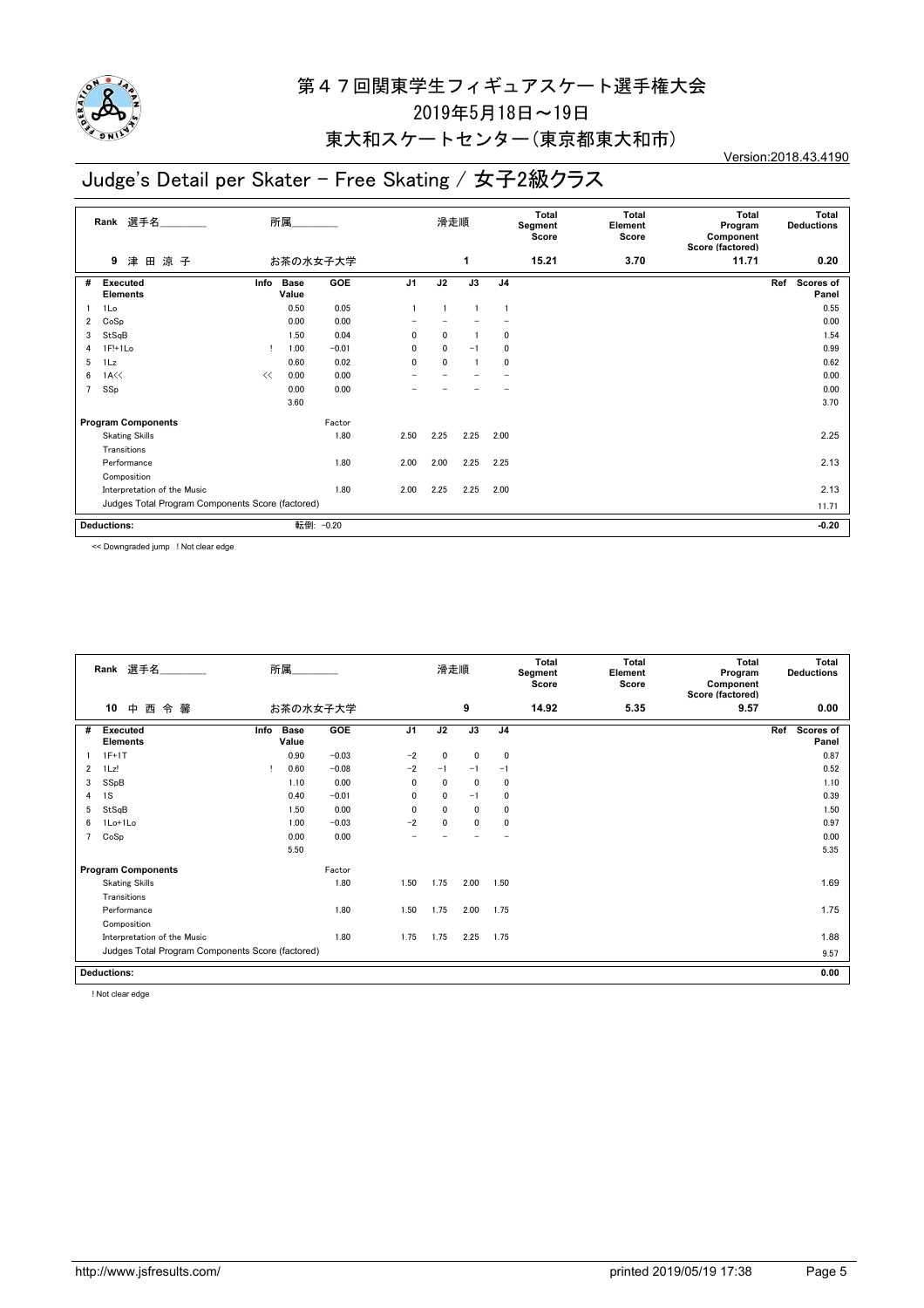

#### 東大和スケートセンター(東京都東大和市)

# Judge's Detail per Skater - Free Skating / 女子2級クラス

Version:2018.43.4190

| 福島真花<br>5<br>14.68<br>お茶の水女子大学<br>4.22<br>10.46<br>11<br>J3<br>GOE<br>J <sub>1</sub><br>J2<br>J <sub>4</sub><br><b>Executed</b><br>Info<br><b>Base</b><br>Ref<br>#<br>Value<br><b>Elements</b><br>0.50<br>$-0.24$<br>$-5$<br>1F+1Lo<<<br>$-5$<br>$-5$<br><<<br>$-4$<br>0.50<br>$-0.01$<br>2<br>1Lo<br>0<br>0<br>0<br>$-1$<br>0.00<br>0.00<br>FSSp<br>3<br>$\overline{\phantom{0}}$<br>StSqB<br>1.50<br>0.04<br>0<br>0<br>0<br>4<br>0.00<br>1S<br>0.40<br>0<br>0<br>0<br>5<br>0<br>$-0.17$<br>$-5$<br>0.45<br>$-3$<br>$-3$<br>6<br>1Lze<br>$-4$<br>$\mathbf{e}$<br>$-0.03$<br>$\overline{7}$<br>CCoSpBV<br>1.28<br>0<br>$\mathbf{1}$<br>$-1$<br>$-1$<br>4.63<br><b>Program Components</b><br>Factor<br>1.80<br>1.50<br>1.75<br>2.25<br>1.50<br><b>Skating Skills</b><br>Transitions<br>1.80<br>2.25<br>2.00<br>2.25<br>1.75<br>Performance<br>Composition<br>1.75<br>Interpretation of the Music<br>1.80<br>2.00<br>2.50<br>1.75<br>Judges Total Program Components Score (factored)<br>10.46 | 選手名<br>Rank | 所属 |  | 滑走順 |  | <b>Total</b><br>Segment<br>Score | <b>Total</b><br>Element<br>Score | Total<br>Program<br>Component<br>Score (factored) | Total<br><b>Deductions</b> |
|----------------------------------------------------------------------------------------------------------------------------------------------------------------------------------------------------------------------------------------------------------------------------------------------------------------------------------------------------------------------------------------------------------------------------------------------------------------------------------------------------------------------------------------------------------------------------------------------------------------------------------------------------------------------------------------------------------------------------------------------------------------------------------------------------------------------------------------------------------------------------------------------------------------------------------------------------------------------------------------------|-------------|----|--|-----|--|----------------------------------|----------------------------------|---------------------------------------------------|----------------------------|
|                                                                                                                                                                                                                                                                                                                                                                                                                                                                                                                                                                                                                                                                                                                                                                                                                                                                                                                                                                                              |             |    |  |     |  |                                  |                                  |                                                   | 0.00                       |
|                                                                                                                                                                                                                                                                                                                                                                                                                                                                                                                                                                                                                                                                                                                                                                                                                                                                                                                                                                                              |             |    |  |     |  |                                  |                                  |                                                   | Scores of<br>Panel         |
|                                                                                                                                                                                                                                                                                                                                                                                                                                                                                                                                                                                                                                                                                                                                                                                                                                                                                                                                                                                              |             |    |  |     |  |                                  |                                  |                                                   | 0.26                       |
|                                                                                                                                                                                                                                                                                                                                                                                                                                                                                                                                                                                                                                                                                                                                                                                                                                                                                                                                                                                              |             |    |  |     |  |                                  |                                  |                                                   | 0.49                       |
|                                                                                                                                                                                                                                                                                                                                                                                                                                                                                                                                                                                                                                                                                                                                                                                                                                                                                                                                                                                              |             |    |  |     |  |                                  |                                  |                                                   | 0.00                       |
|                                                                                                                                                                                                                                                                                                                                                                                                                                                                                                                                                                                                                                                                                                                                                                                                                                                                                                                                                                                              |             |    |  |     |  |                                  |                                  |                                                   | 1.54                       |
|                                                                                                                                                                                                                                                                                                                                                                                                                                                                                                                                                                                                                                                                                                                                                                                                                                                                                                                                                                                              |             |    |  |     |  |                                  |                                  |                                                   | 0.40                       |
|                                                                                                                                                                                                                                                                                                                                                                                                                                                                                                                                                                                                                                                                                                                                                                                                                                                                                                                                                                                              |             |    |  |     |  |                                  |                                  |                                                   | 0.28                       |
|                                                                                                                                                                                                                                                                                                                                                                                                                                                                                                                                                                                                                                                                                                                                                                                                                                                                                                                                                                                              |             |    |  |     |  |                                  |                                  |                                                   | 1.25                       |
|                                                                                                                                                                                                                                                                                                                                                                                                                                                                                                                                                                                                                                                                                                                                                                                                                                                                                                                                                                                              |             |    |  |     |  |                                  |                                  |                                                   | 4.22                       |
|                                                                                                                                                                                                                                                                                                                                                                                                                                                                                                                                                                                                                                                                                                                                                                                                                                                                                                                                                                                              |             |    |  |     |  |                                  |                                  |                                                   |                            |
|                                                                                                                                                                                                                                                                                                                                                                                                                                                                                                                                                                                                                                                                                                                                                                                                                                                                                                                                                                                              |             |    |  |     |  |                                  |                                  |                                                   | 1.75                       |
|                                                                                                                                                                                                                                                                                                                                                                                                                                                                                                                                                                                                                                                                                                                                                                                                                                                                                                                                                                                              |             |    |  |     |  |                                  |                                  |                                                   |                            |
|                                                                                                                                                                                                                                                                                                                                                                                                                                                                                                                                                                                                                                                                                                                                                                                                                                                                                                                                                                                              |             |    |  |     |  |                                  |                                  |                                                   | 2.06                       |
|                                                                                                                                                                                                                                                                                                                                                                                                                                                                                                                                                                                                                                                                                                                                                                                                                                                                                                                                                                                              |             |    |  |     |  |                                  |                                  |                                                   |                            |
|                                                                                                                                                                                                                                                                                                                                                                                                                                                                                                                                                                                                                                                                                                                                                                                                                                                                                                                                                                                              |             |    |  |     |  |                                  |                                  |                                                   | 2.00                       |
|                                                                                                                                                                                                                                                                                                                                                                                                                                                                                                                                                                                                                                                                                                                                                                                                                                                                                                                                                                                              |             |    |  |     |  |                                  |                                  |                                                   |                            |
| <b>Deductions:</b>                                                                                                                                                                                                                                                                                                                                                                                                                                                                                                                                                                                                                                                                                                                                                                                                                                                                                                                                                                           |             |    |  |     |  |                                  |                                  |                                                   | 0.00                       |

<< Downgraded jump e Wrong edge

|   | Rank 選手名                                         |      | 所属                   |        |                | 滑走順          |                |                | <b>Total</b><br>Segment<br>Score | <b>Total</b><br>Element<br>Score | Total<br>Program<br>Component<br>Score (factored) | Total<br><b>Deductions</b> |
|---|--------------------------------------------------|------|----------------------|--------|----------------|--------------|----------------|----------------|----------------------------------|----------------------------------|---------------------------------------------------|----------------------------|
|   | 12<br>森松彩花                                       |      | 青山学院大学               |        |                |              | 3              |                | 13.74                            | 3.72                             | 10.02                                             | 0.00                       |
| # | <b>Executed</b><br><b>Elements</b>               | Info | <b>Base</b><br>Value | GOE    | J <sub>1</sub> | J2           | J3             | J <sub>4</sub> |                                  |                                  |                                                   | Scores of<br>Ref<br>Panel  |
|   | $1F+1Lo$                                         |      | 1.00                 | 0.04   |                | -1           | $\overline{1}$ | $\mathbf 0$    |                                  |                                  |                                                   | 1.04                       |
| 2 | $1A<\langle$                                     | <<   | 0.00                 | 0.00   |                |              |                |                |                                  |                                  |                                                   | 0.00                       |
| 3 | CCoSp                                            |      | 0.00                 | 0.00   |                |              |                |                |                                  |                                  |                                                   | 0.00                       |
| 4 | 1Lo                                              |      | 0.50                 | 0.00   | 0              | 0            | $\mathbf{0}$   | 0              |                                  |                                  |                                                   | 0.50                       |
| 5 | StSqB                                            |      | 1.50                 | 0.08   |                | $\mathbf{0}$ | $\overline{1}$ | 0              |                                  |                                  |                                                   | 1.58                       |
| 6 | 1Lz                                              |      | 0.60                 | 0.00   | $\mathbf{0}$   | $\mathbf{0}$ | $\mathbf{0}$   | 0              |                                  |                                  |                                                   | 0.60                       |
|   | SSp                                              |      | 0.00                 | 0.00   |                |              |                |                |                                  |                                  |                                                   | 0.00                       |
|   |                                                  |      | 3.60                 |        |                |              |                |                |                                  |                                  |                                                   | 3.72                       |
|   | <b>Program Components</b>                        |      |                      | Factor |                |              |                |                |                                  |                                  |                                                   |                            |
|   | <b>Skating Skills</b>                            |      |                      | 1.80   | 2.00           | 1.75         | 2.00           | 1.75           |                                  |                                  |                                                   | 1.88                       |
|   | Transitions                                      |      |                      |        |                |              |                |                |                                  |                                  |                                                   |                            |
|   | Performance                                      |      |                      | 1.80   | 1.75           | 1.75         | 2.00           | 1.75           |                                  |                                  |                                                   | 1.81                       |
|   | Composition                                      |      |                      |        |                |              |                |                |                                  |                                  |                                                   |                            |
|   | Interpretation of the Music                      |      |                      | 1.80   | 2.25           | 1.75         | 2.00           | 1.50           |                                  |                                  |                                                   | 1.88                       |
|   | Judges Total Program Components Score (factored) |      |                      |        |                |              |                |                |                                  |                                  |                                                   | 10.02                      |
|   | <b>Deductions:</b>                               |      |                      |        |                |              |                |                |                                  |                                  |                                                   | 0.00                       |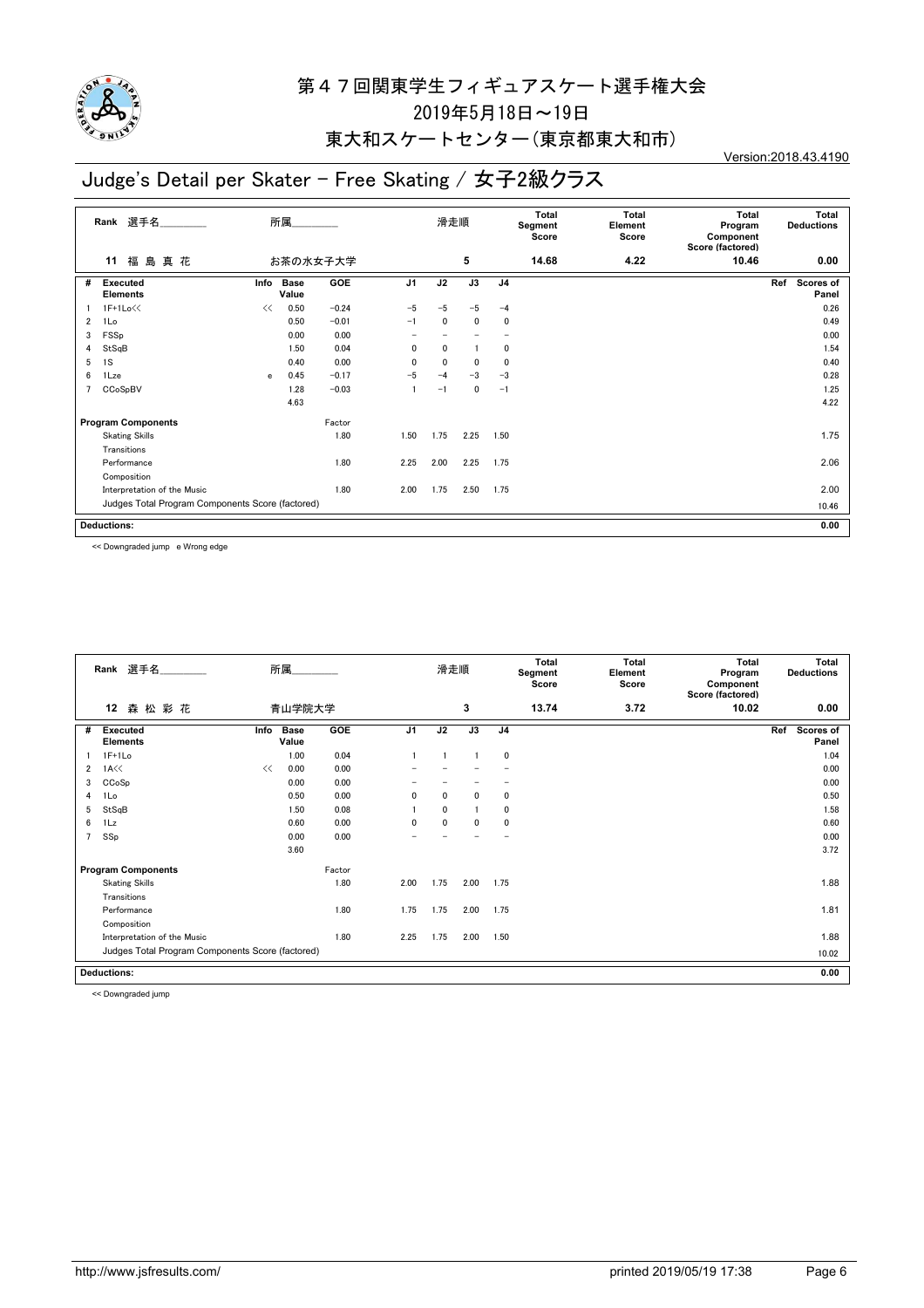

#### 東大和スケートセンター(東京都東大和市)

## Judge's Detail per Skater - Free Skating / 女子2級クラス

Version:2018.43.4190

| Rank 選手名       |                                                  | 所属       |                      |            | 滑走順            |      |      |                | Total<br>Segment<br>Score | <b>Total</b><br>Element<br>Score | Total<br>Program<br>Component<br>Score (factored) | Total<br><b>Deductions</b> |  |
|----------------|--------------------------------------------------|----------|----------------------|------------|----------------|------|------|----------------|---------------------------|----------------------------------|---------------------------------------------------|----------------------------|--|
|                | 佐<br>藤<br>里香<br>13                               | お茶の水女子大学 |                      |            |                |      | 13   |                | 13.52                     | 4.26                             | 9.46                                              | 0.20                       |  |
| #              | <b>Executed</b><br><b>Elements</b>               | Info     | <b>Base</b><br>Value | <b>GOE</b> | J <sub>1</sub> | J2   | J3   | J <sub>4</sub> |                           |                                  |                                                   | Ref<br>Scores of<br>Panel  |  |
|                | $1F+1T$                                          |          | 0.90                 | 0.03       |                | 0    |      | 0              |                           |                                  |                                                   | 0.93                       |  |
| $\overline{2}$ | 1S                                               |          | 0.40                 | 0.00       | 0              | 0    | 0    | 0              |                           |                                  |                                                   | 0.40                       |  |
| 3              | 1Lo+1Lo                                          |          | 1.00                 | $-0.01$    | $-1$           | 0    | 0    | 0              |                           |                                  |                                                   | 0.99                       |  |
| 4              | CoSp                                             |          | 0.00                 | 0.00       |                |      |      |                |                           |                                  |                                                   | 0.00                       |  |
| 5              | StSqB                                            |          | 1.50                 | $-0.08$    | $-1$           | $-1$ | 0    | 0              |                           |                                  |                                                   | 1.42                       |  |
| 6              | 1Lz!                                             | -1       | 0.60                 | $-0.08$    | $-2$           | $-1$ | $-1$ | $-1$           |                           |                                  |                                                   | 0.52                       |  |
| $\overline{7}$ | FSSp                                             |          | 0.00                 | 0.00       |                |      |      |                |                           |                                  |                                                   | 0.00                       |  |
|                |                                                  |          | 4.40                 |            |                |      |      |                |                           |                                  |                                                   | 4.26                       |  |
|                | <b>Program Components</b><br>Factor              |          |                      |            |                |      |      |                |                           |                                  |                                                   |                            |  |
|                | <b>Skating Skills</b>                            |          |                      | 1.80       | 1.75           | 1.75 | 2.25 | 1.75           |                           |                                  |                                                   | 1.88                       |  |
|                | Transitions                                      |          |                      |            |                |      |      |                |                           |                                  |                                                   |                            |  |
|                | Performance                                      |          |                      | 1.80       | 1.50           | 1.50 | 2.00 | 1.75           |                           |                                  |                                                   | 1.69                       |  |
|                | Composition                                      |          |                      |            |                |      |      |                |                           |                                  |                                                   |                            |  |
|                | Interpretation of the Music                      |          |                      | 1.80       | 1.50           | 1.75 | 2.00 | 1.50           |                           |                                  |                                                   | 1.69                       |  |
|                | Judges Total Program Components Score (factored) |          |                      |            |                |      |      |                |                           |                                  |                                                   | 9.46                       |  |
|                | <b>Deductions:</b>                               |          |                      | 転倒: -0.20  |                |      |      |                |                           |                                  |                                                   | $-0.20$                    |  |

! Not clear edge

|                                                  | 選手名<br>Rank                 | 所属     |                      |            |                | 滑走順  |             |                | Total<br>Segment<br>Score | <b>Total</b><br>Element<br>Score | Total<br>Program<br>Component<br>Score (factored) | Total<br><b>Deductions</b> |                    |  |
|--------------------------------------------------|-----------------------------|--------|----------------------|------------|----------------|------|-------------|----------------|---------------------------|----------------------------------|---------------------------------------------------|----------------------------|--------------------|--|
|                                                  | 草 薙 菜里実<br>14               | 青山学院大学 |                      |            |                | 17   |             |                | 13.47                     | 4.13                             | 9.34                                              |                            | 0.00               |  |
| #                                                | Executed<br><b>Elements</b> | Info   | <b>Base</b><br>Value | <b>GOE</b> | J <sub>1</sub> | J2   | J3          | J <sub>4</sub> |                           |                                  |                                                   | Ref                        | Scores of<br>Panel |  |
|                                                  | $1S+1Lo$                    |        | 0.90                 | $-0.05$    | $-1$           | $-1$ | $-1$        | $-1$           |                           |                                  |                                                   |                            | 0.85               |  |
| 2                                                | 1F+1T<<                     | <<     | 0.50                 | $-0.16$    | $-4$           | $-3$ | $-3$        | $-3$           |                           |                                  |                                                   |                            | 0.34               |  |
| 3                                                | CoSpBV                      |        | 1.13                 | $-0.14$    | $\mathbf{0}$   | 0    | $-5$        | $\mathbf 0$    |                           |                                  |                                                   |                            | 0.99               |  |
| 4                                                | StSqB                       |        | 1.50                 | $-0.04$    |                | $-1$ | $\mathbf 0$ | $-1$           |                           |                                  |                                                   |                            | 1.46               |  |
| 5                                                | 1Lz<<                       | <<     | 0.00                 | 0.00       |                |      |             |                |                           |                                  |                                                   |                            | 0.00               |  |
| 6                                                | 1Lo                         |        | 0.50                 | $-0.01$    | 0              | $-1$ | 0           | 0              |                           |                                  |                                                   |                            | 0.49               |  |
| 7                                                | SSp                         |        | 0.00                 | 0.00       |                |      |             |                |                           |                                  |                                                   |                            | 0.00               |  |
|                                                  |                             |        | 4.53                 |            |                |      |             |                |                           |                                  |                                                   |                            | 4.13               |  |
| <b>Program Components</b><br>Factor              |                             |        |                      |            |                |      |             |                |                           |                                  |                                                   |                            |                    |  |
|                                                  | <b>Skating Skills</b>       |        |                      | 1.80       | 1.50           | 1.50 | 2.25        | 1.50           |                           |                                  |                                                   |                            | 1.69               |  |
|                                                  | Transitions                 |        |                      |            |                |      |             |                |                           |                                  |                                                   |                            |                    |  |
|                                                  | Performance                 |        |                      | 1.80       | 1.50           | 1.50 | 2.25        | 1.50           |                           |                                  |                                                   |                            | 1.69               |  |
|                                                  | Composition                 |        |                      |            |                |      |             |                |                           |                                  |                                                   |                            |                    |  |
|                                                  | Interpretation of the Music |        |                      | 1.80       | 2.00           | 1.75 | 2.25        | 1.25           |                           |                                  |                                                   |                            | 1.81               |  |
| Judges Total Program Components Score (factored) |                             |        |                      |            |                |      |             |                |                           |                                  |                                                   |                            | 9.34               |  |
| <b>Deductions:</b>                               |                             |        |                      |            |                |      |             |                |                           |                                  | 0.00                                              |                            |                    |  |